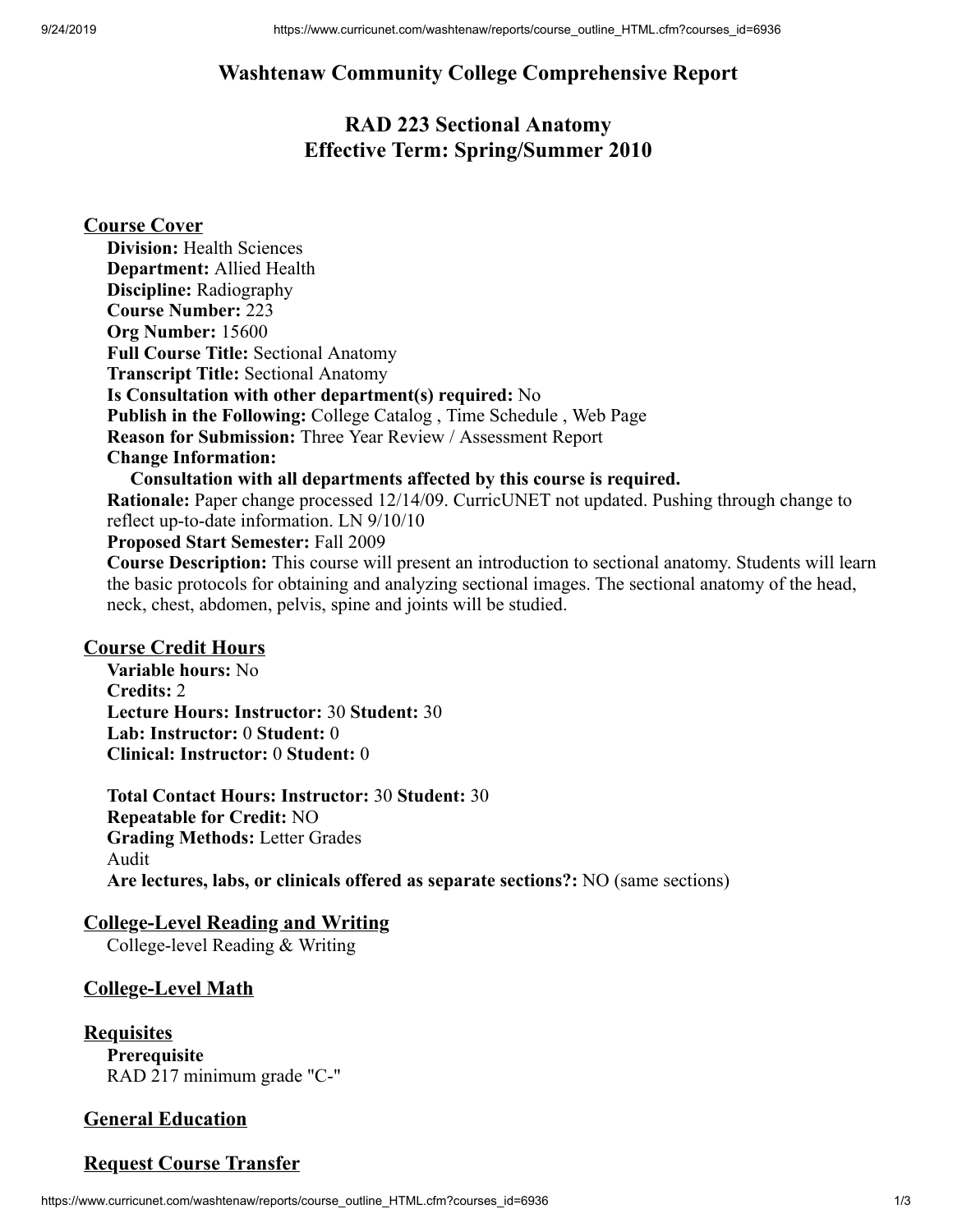#### **Proposed For:**

## **Student Learning Outcomes**

1. Recognize the protocols for obtaining sectional images of the head, neck, chest, abdomen, pelvis, spine and joints.

## **Assessment 1**

Assessment Tool: Departmental final Assessment Date: Winter 2013 Assessment Cycle: Every Three Years Course section(s)/other population: 2nd year radiography students Number students to be assessed: Number of students to be assessed is approximately 30 How the assessment will be scored: Itemized analysis of the departmental final exam. Standard of success to be used for this assessment: 90% of the students will score 75% or above on the item analysis of the departmental final exam. Who will score and analyze the data: Radiography program faculty.

2. Analyze the relationship of three dimensional anatomy on sectional images of the head, neck, chest, abdomen, pelvis, spine and joints.

#### **Assessment 1**

Assessment Tool: Departmental final

Assessment Date: Winter 2013

Assessment Cycle: Every Three Years

Course section(s)/other population: 2nd year radiography students

Number students to be assessed: Number of students to be assessed is approximately 30

How the assessment will be scored: Itemized analysis of the departmental final exam.

Standard of success to be used for this assessment: 90% of the students will score 75% or above on the item analysis of the departmental final exam.

Who will score and analyze the data: Radiography program faculty.

### **Course Objectives**

- 1. Differentiate between the body planes that are used to obtain sectional images of the head, neck, chest, abdomen, pelvis, spine and joints.
- 2. Compare and contrast the appearance of the normal anatomy of the head, neck, chest, abdomen, pelvis, spine and joints in the different body planes.
- 3. Explain the relationship of the vascular system and identify the major vascular structures on cross sectional images of the head, neck, chest, abdomen, pelvis, spine and joints in the different body planes.
- 4. Identify the major muscles demonstrated on cross sectional images of the head, neck, chest, abdomen, pelvis, spine and joints in the different body planes.
- 5. Recognize the normal anatomical variants seen on cross sectional images of the head, neck, chest, abdomen, pelvis, spine and joints in the different body planes.

### **New Resources for Course**

### **Course Textbooks/Resources**

Textbooks Manuals Periodicals Software

## **Equipment/Facilities**

Level III classroom Other: blackboard